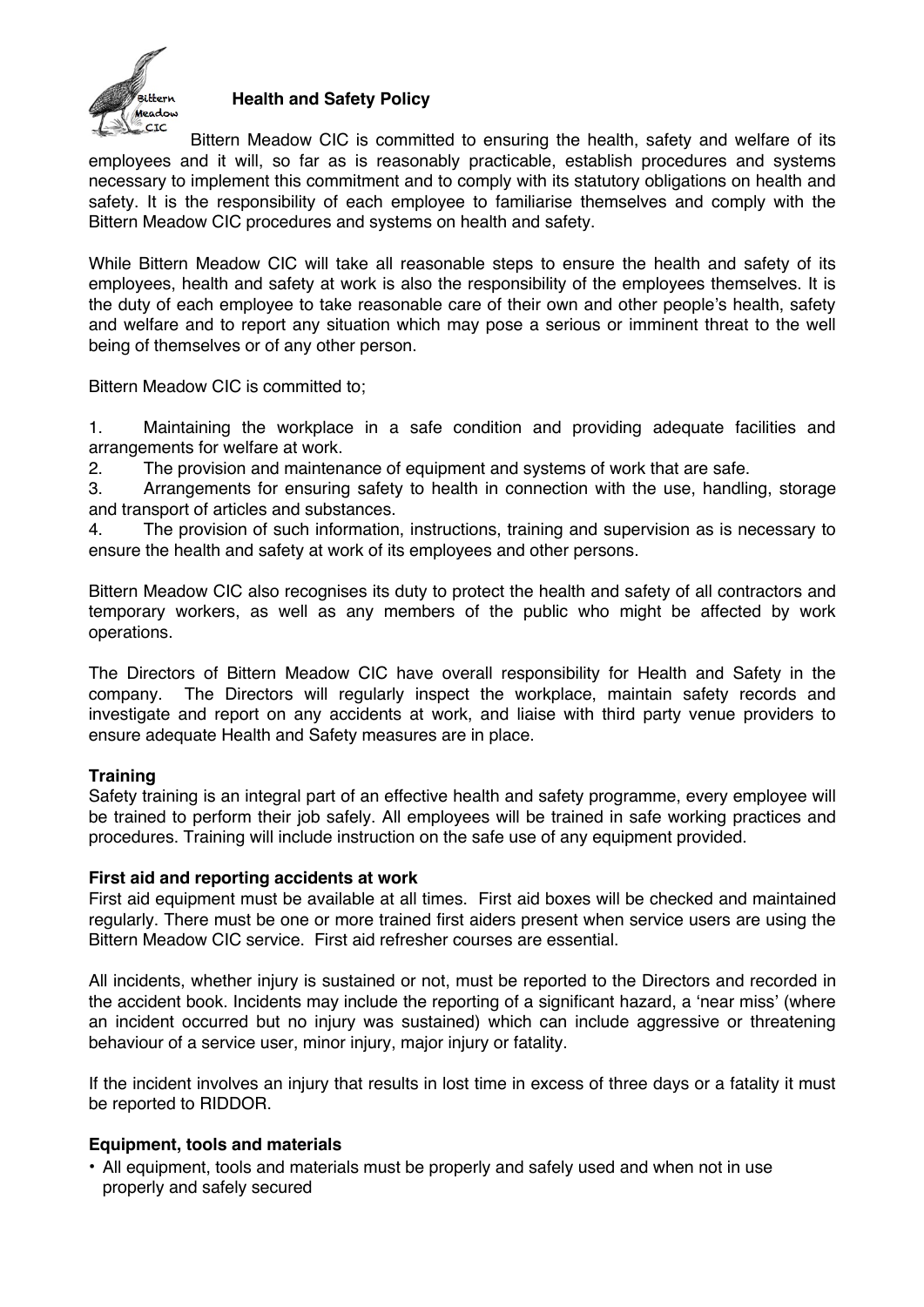• Work should be well-planned to avoid injuries in the handling of heavy materials and while using equipment

• Employees should take care to ensure that all protective guards and other safety devices are properly fitted and in good working order and must immediately report any defects to the Directors.

- Suitable clothing and footwear must be worn at all times. Personal protective equipment (PPE) must be worn where appropriate
- Persons using tools or machinery must not wear clothing, jewellery or long hair in such a way as might pose a risk to their own or anyone else's safety
- Flammable or toxic materials must be stored and used in accordance with relevant guidance, utilising PPE where appropriate
- Employees and service users must receive thorough guidance, instruction and supervision regarding the use of tools, equipment and materials, including clear information about potential risks
- Unqualified persons must not operate machinery
- Tools and equipment will be inspected regularly (before each use) to ensure its safe condition
- Ensure a safe working distance around employees/service users using tools and equipment
- Carry tools, equipment and materials safely, e.g. tools face downwards, not misused or swung. Be aware of slippery and wet surfaces when using tools or equipment
- Always use tools away from the body
- All tools, equipment and materials to be returned at end of sessions

# **Manual handling**

Staff members should not put themselves at risk of injury. The following guidelines should be followed when lifting or moving items:

- The load to be lifted or moved must be inspected for sharp edges and wet patches.
- When lifting or moving a load with sharp or splintered edges, gloves must be worn.

• The route over which the load is to be lifted should be inspected to ensure it is free of obstructions.

• Employees should not attempt to lift or move a load which is too heavy to manage comfortably. Employees should ask for assistance if there is any danger of strain.

• When lifting an object off the ground, employees should assume a squatting position, keeping the back straight. The load should be lifted by straightening the knees, not the back

## **Fire**

Activities run by Bittern Meadow CIC include lighting and cooking on fires with service users. Adherence to simple practice guidance can minimise the risks associated with fire.

- A distance of 1.5 metres is maintained between the fire and seated service users
- Fire circle rules are clearly communicated prior to lighting
- Fires are lit within designated fire circles
- Move around the fire circle not through it
- Service users are supervised around the fire at all times
- Ensure availability of adequate supply of water/sand for fire extinguishing within easy reach of the fire circle at all times (Minimum 5 litres)
- Consider weather conditions and wind direction before lighting fires
- Store means to light fires securely away from service users when not in use
- Never leave fires unattended
- Do not allow throwing anything into the fire
- Ensure flammable liquids/gases are kept well away from fires

## **Risk Assessment**

Bittern Meadow CIC is committed to conducting full risk assessment of each area and activity and where necessary, of a group or individual. Identifying possible hazards and acting to minimise risk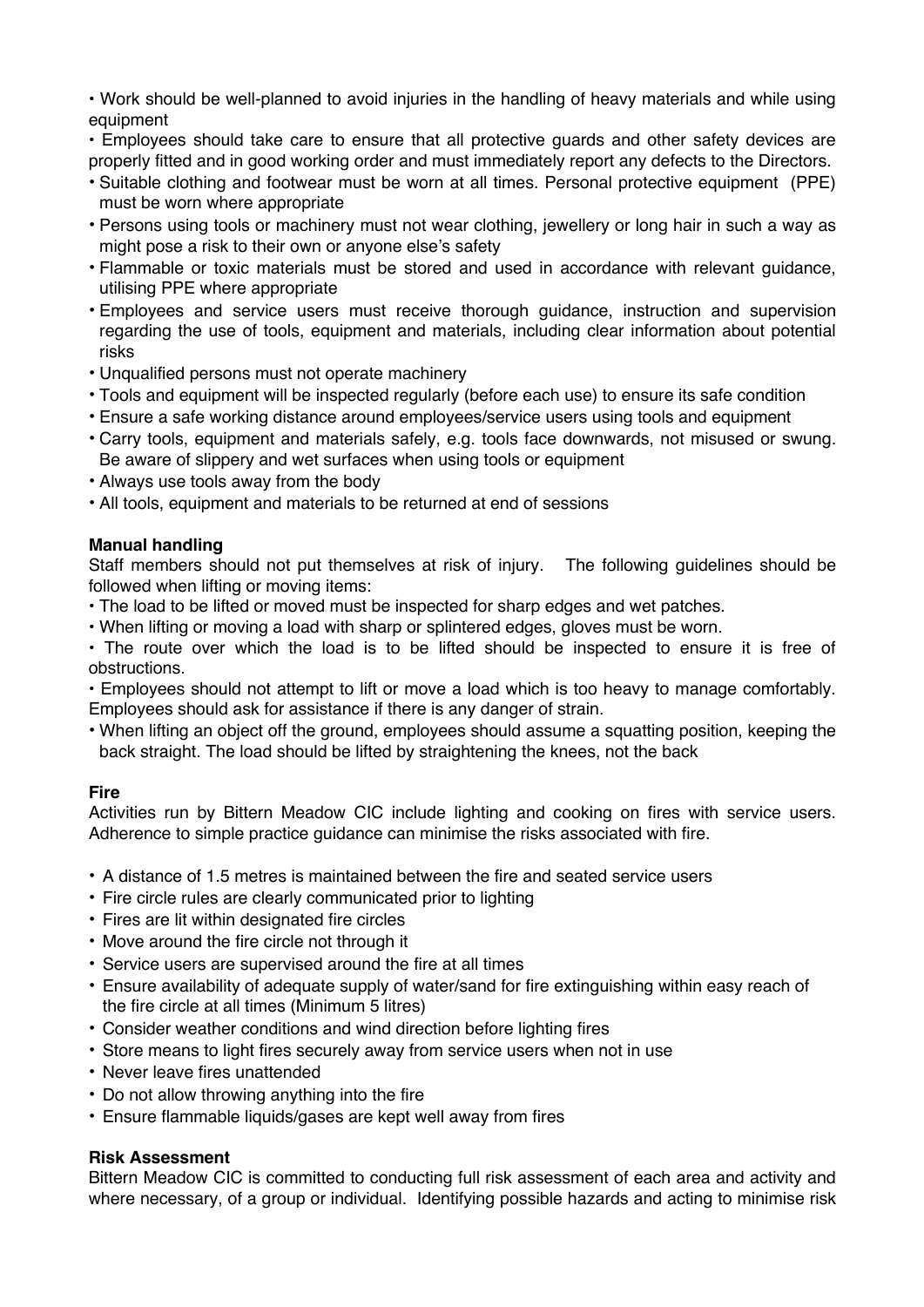as soon as it is identified, is key to Health and Safety with Bittern Meadow CIC. In addition to preparatory risk assessments, employees should continually dynamically risk assess and communicate potential Health and Safety hazards appropriately.

### **Dealing with violence at work**

Even where Risk Assessments of service users have been undertaken and there are Risk Management Plans in place, there is still the potential for incidents to occur which pose a threat to the health and/or safety of service users, staff or others. Staff members need to remain alert at all times to this potential and to deal with incidents according to the guidelines that are in Appendix 1.

### **Policy Review**

This policy was last reviewed on: 17th January 2021

Date of next review: 17th January 2023 or sooner in the event of new legislation.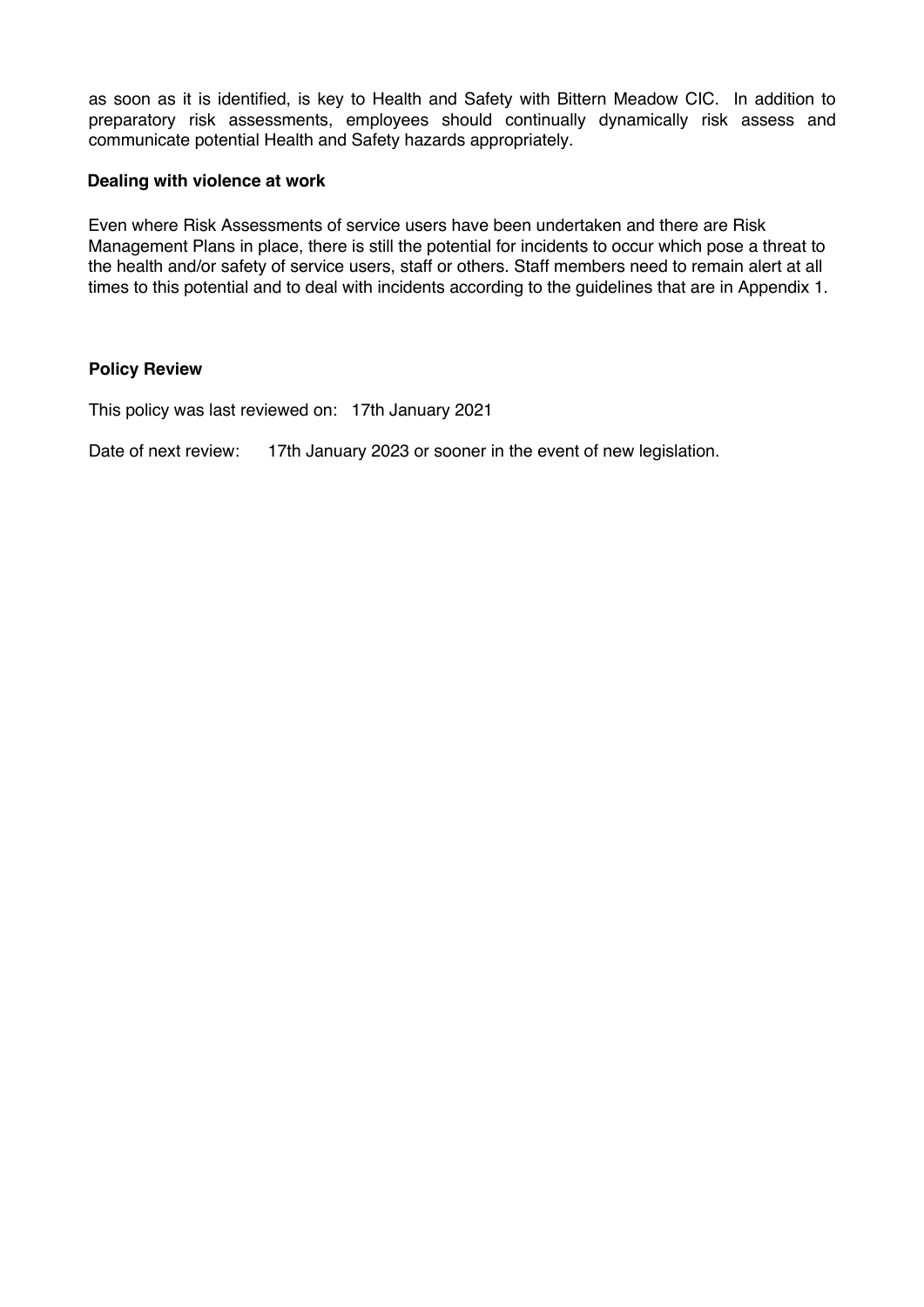### **Appendix One Guidance on dealing with violence at work**

## **Dealing with Violent and Aggressive Situations**

Violent and aggressive situations may occur at any time, they may span a range of seriousness and potential for danger and it will depend on the judgement of the staff and volunteers present at the time as to how the situation is best dealt with. The following guidelines should assist staff in responding to incidents, but each case should be dealt with as deemed appropriate by the staff involved at the time.

Potentially violent and aggressive situations will include incidents where a service user, a violent partner or a visitor to Bittern Meadow CIC premises:

- Verbally threatens or intimidates staff or others
- Physically threatens or intimidates staff or others
- Attempts to assault staff or others physically
- Carries out a physical assault on staff or others
- Brings a weapon onto the premises or to a meeting (whether or not its use is attempted)

If a potentially violent or aggressive situation develops, staff members should take the following steps:

### **Quickly assess the incident in terms of whether it is safe to intervene.**

If it appears unsafe to intervene (for instance, the aggressor has a weapon or is otherwise unapproachable and/or the staff member is working alone and feels unsafe) they must contact the Police by dialling 999 and summoning emergency assistance. If possible, the staff member should ensure that they and other staff and service users present could be safe until the Police arrive. This may be possible by moving into an area which is lockable or evacuating the premises.

**If it appears safe to intervene, attempt to calm the aggressor down** and get them to start talking about what the problem is. If there is more than one aggressor (for example where a physical fight has occurred or appears imminent), staff should work together to separate the aggressors and attempt to calm them down in separate locations if possible.

**Reassure other service users that the situation is under control and that they are safe, once**  the immediate situation has been dealt with by either staff or the Police. If a service user has been injured during the incident, staff members present will need to ensure that they can receive emergency medical treatment if required.

**Debrief the staff members involved.** The line manager will need to carry out this debriefing. They must:

- Check whether the staff member has sustained any injuries and seek medical attention for them if they have.
- Record details of the incident with the staff member, including details of any injuries.
- Assess whether there is a need to report the incident to the Police if they have not already been involved.
- Support the staff member to come to terms with the incident if they have been upset or shaken by it.
- Review and update the Risk Assessment and Risk Management Plan of any service user/s involved to ensure that they fully reflect Bittern Meadow CIC's knowledge and experience post-incident.